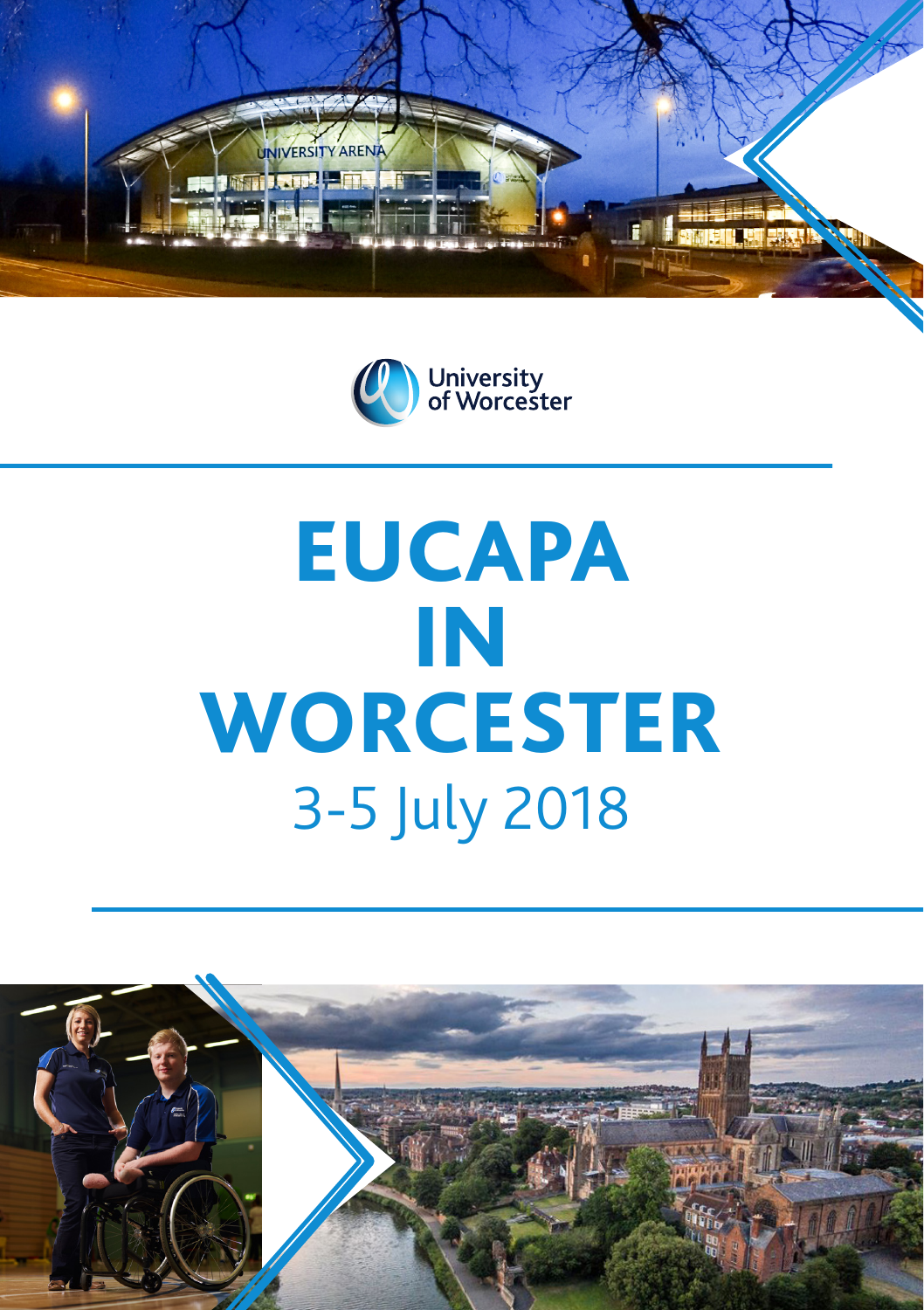# >> **ABOUT WORCESTER** <<

Worcester is a beautiful Cathedral and University City with a fascinating history of industry, a wealth of interesting architecture, top class sports teams and venues, shops, bars and restaurants to meet every taste, and a vibrant programme of events.

Drink in a 450-year-old pub, walk along the banks of the beautiful River Severn, which meanders through the City, or visit the magnificent Cathedral, which dates from the 11<sup>th</sup> Century.

The stunning Malvern Hills are nearby, and many famous tourist attractions, such as Shakespeare's Stratford-on-Avon, less than an hour's drive away.

Worcester is only 45-minutes by rail from Birmingham International Airport and a 2-hour train ride from London Heathrow.

# >> **THE UNIVERSITY OF WORCESTER INSTITUTE OF SPORT & EXERCISE SCIENCE** <<

The University of Worcester has a proven record of excellence in the field of sport and exercise science, with a wide range of study programmes about sport, exercise and health.

Students can choose to follow specific adapted physical activity pathways with modules available in their  $1^{st}$ .  $2^{nd}$  and  $3^{rd}$  years. The jewel in the crown is the Sports Coaching Science with Disability Sport BSc programme.

Associated Institutes and Departments include Sport Therapy and Dementia Studies.

# >> **SPORT** <<

The European Wheelchair Basketball Championships were staged at University of Worcester Arena in August 2015 with over 400 athletes participating. The Great Britain Women and Men's teams train there regularly throughout the year.

*"The University of Worcester Arena is not only a fantastic venue to train in- it's a great place to showcase international competitions."*

 - Sophie Carrigill Psychology student and Great Britain Wheelchair Basketball captain

There is also a strong tradition in Blind Football – and sports scholarships are available in a range of sports, including wheelchair basketball.

The Arena is also home to the Worcester Wolves, National League basketball team, and the Severn Stars, who play in the Netball Superleague.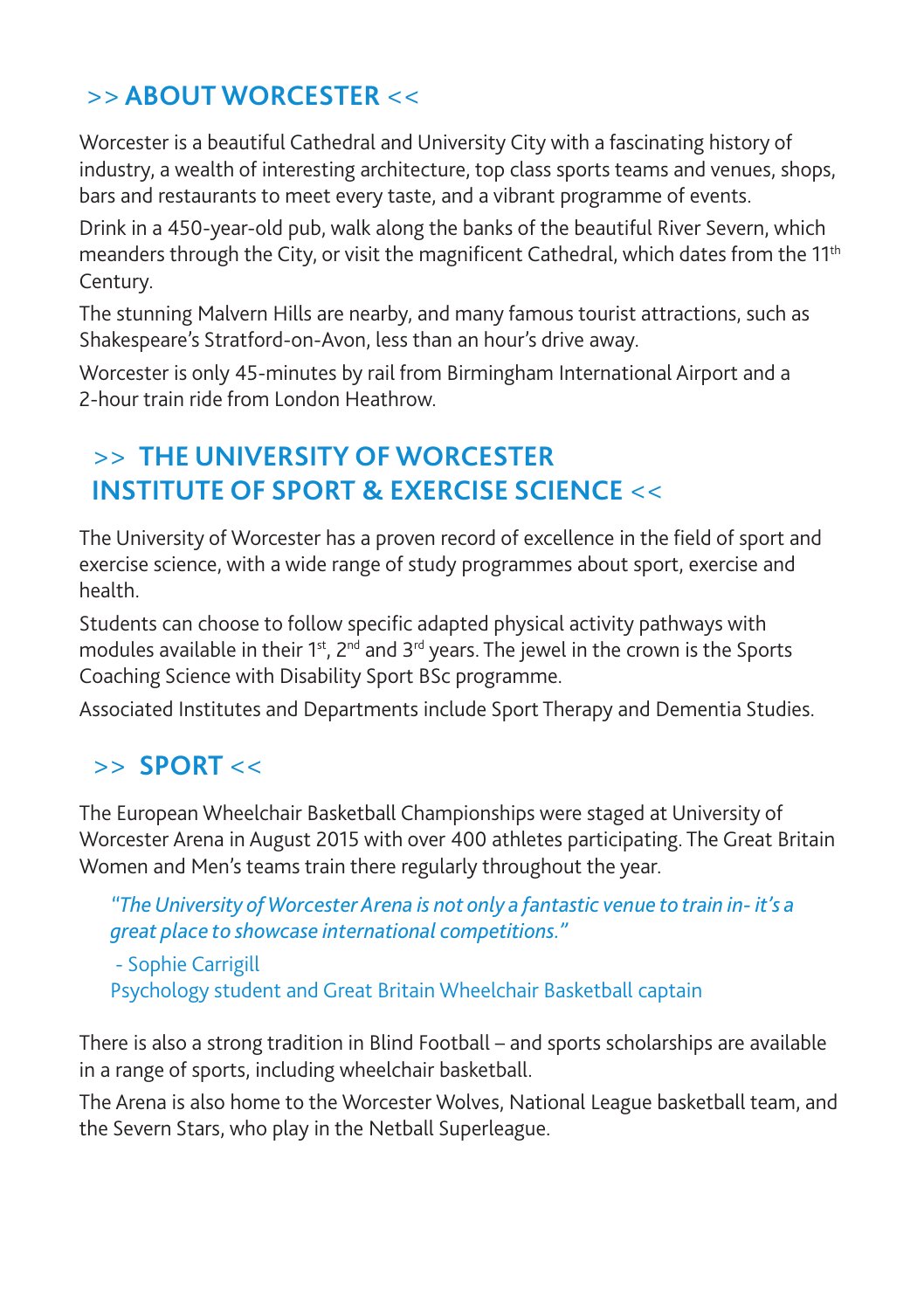# **EUCAPA 2018** (European Congress of Adapted Physical Activity)

The conference will follow three main themes – but will also include unique and innovative new features.

| Path 1                                                                               | Path 2                                                                         | Path 3                                                                          |  |  |  |  |
|--------------------------------------------------------------------------------------|--------------------------------------------------------------------------------|---------------------------------------------------------------------------------|--|--|--|--|
| Papers will be invited on:                                                           |                                                                                |                                                                                 |  |  |  |  |
| <b>ADAPTED PHYSICAL</b><br><b>ACTIVITY &amp; SPORT</b>                               | <b>EDUCATION</b>                                                               | <b>HEALTH &amp;</b><br><b>REHABILITATION</b>                                    |  |  |  |  |
| including                                                                            | including                                                                      | including                                                                       |  |  |  |  |
| latest research<br>practical application<br>community settings<br>APA across the age | creating more<br>opportunities in<br>mainstream schools<br>unique provision in | Reminiscence therapy<br>٠<br>$-$ a community<br>programme<br>sport therapy<br>٠ |  |  |  |  |
| range<br>sport & technology                                                          | specialised settings<br>transition points                                      | community health &<br>٠<br>fitness programmes<br>adapted aquatics               |  |  |  |  |

| Related supporting symposia<br>(to include) |                  |                    |                    |  |  |  |
|---------------------------------------------|------------------|--------------------|--------------------|--|--|--|
| <b>GRASSROOTS</b>                           | INCLUSIVE DESIGN | <b>WORKFORCE</b>   | <b>SPORT &amp;</b> |  |  |  |
| <b>INITIATIVES</b>                          | <b>FOR SPORT</b> | <b>DEVELOPMENT</b> | <b>DEMENTIA</b>    |  |  |  |

**International keynote speakers** and **dedicated symposia** will support each pathway.

#### >> **PRACTICAL EXPERIENCE** <<

Themes will include as strong emphasis on practical application. Activities available to delegates will include:

- Inclusive outdoor adventure, at the University's dedicated Lakeside Centre
- Cricket enjoy the opportunity to try the famous English game of cricket then the many variations and formats devised to enable disabled children and adults to play this traditional activity
- Physical activity options for young people who have profound and complex needs

#### >> **INNOVATIONS** <<

- **• Students only!** A series of presentations delivered by students for students
- **• Inclusive design competition** open to design students across Europe
- **• Film, video & website competition** APA focused media innovations